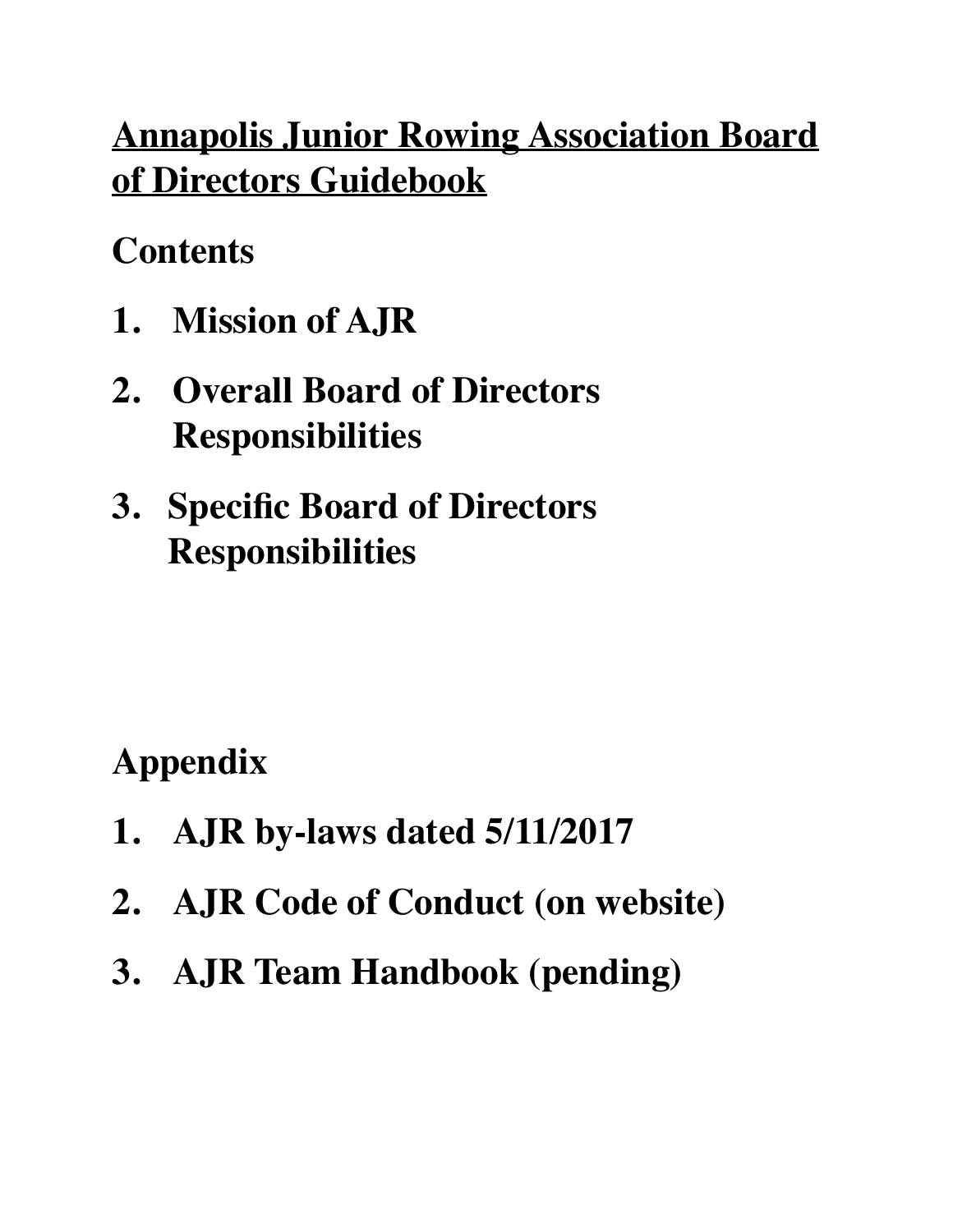# **1. AJR's Mission**

#### *AJR's mission is to use the sport of rowing as a vehicle*

- to teach responsibility, self-discipline, sportsmanship and teamwork
- build self-esteem
- encourage physical fitness
- pursue excellence in area youth

### *AJR serves both competitive rowers as well as those wanting to learn the sport for recreational purposes by providing opportunities to foster amateur rowing including*

- teaching rowing skills
- providing coaching and equipment
- participating in local, national, and international youth rowing competitions

AJR is a tax-exempt section  $501(c)(3)$  corporation organized under the laws of Maryland and is affiliated with United States Rowing Association ("USRowing"). It is a volunteer, parent-run organization governed by a Board of Directors consisting of parents and other community leaders.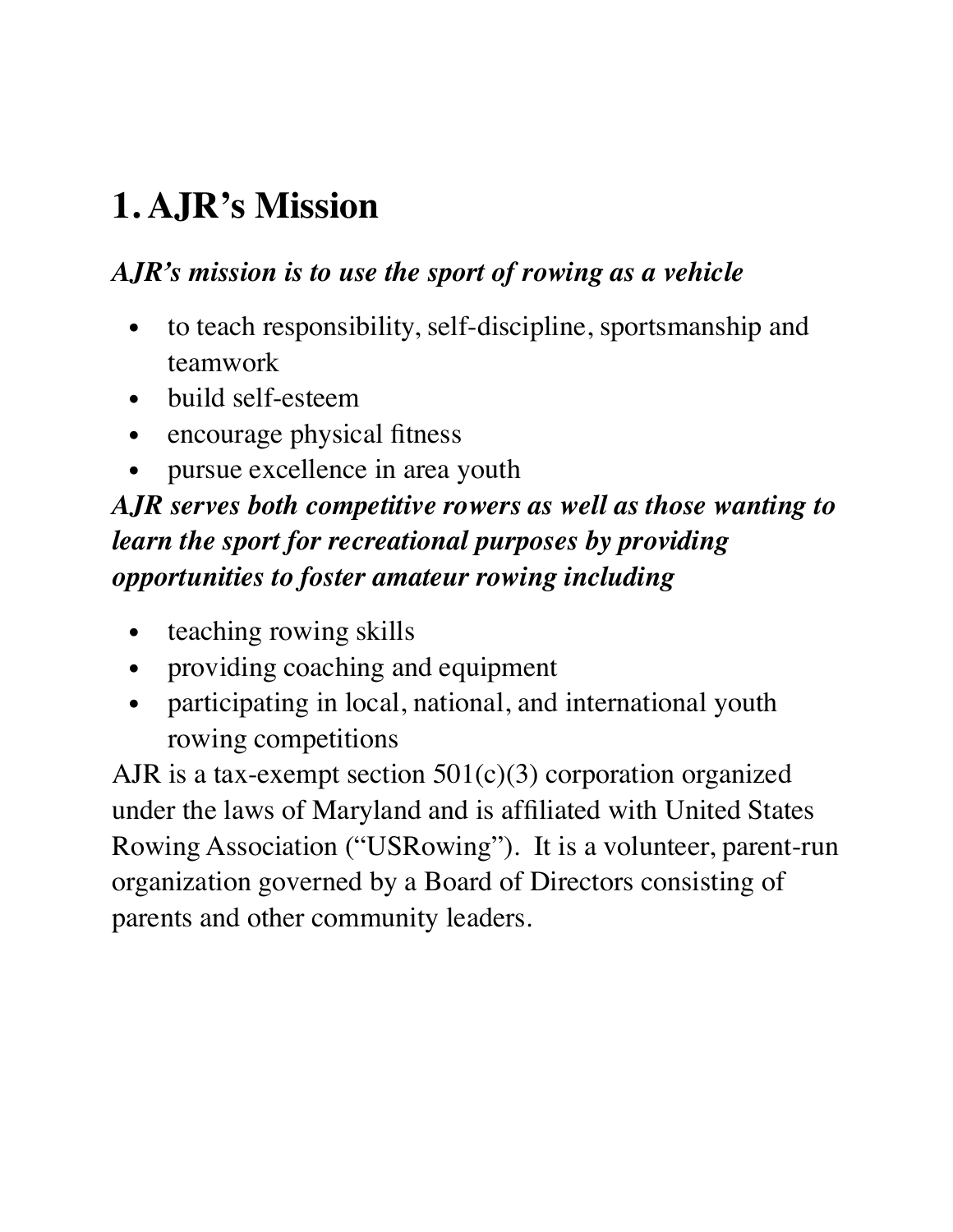## **2. Overall Responsibilities of the Board**

- Advisory and Oversight.

Advisory - consult with coaches and staff regarding strategic and operational direction of AJR;

Oversight - monitor AJR performance and require adjustments as needed. The Board is accountable to its members.

2a. The Board is expected to be independent - it acts solely in the interest of AJR, it is free from conflicts that compromise judgement and is able to take positions in opposition to staff.

2b. Overall duties - 1) "duty of care" - requires that directors make decisions with due deliberation; 2) "duty of loyalty" requires that directors act in the interest of AJR; 3) "duty of candor" - requires that the Board inform members of all information that is important to their evaluation of AJR.

2c. Each member of the Board is expected to know the by-laws and operate in compliance with them.

2d. Each member of the Board will certify by verbal affirmation each year at the beginning of the fall season that is recorded in the minutes that he/she is free from any conflicts of interest regarding the fiduciary responsibility of the Board. If there is a conflict of interest, the respective Director will abstain from any votes/discussion regarding that conflict.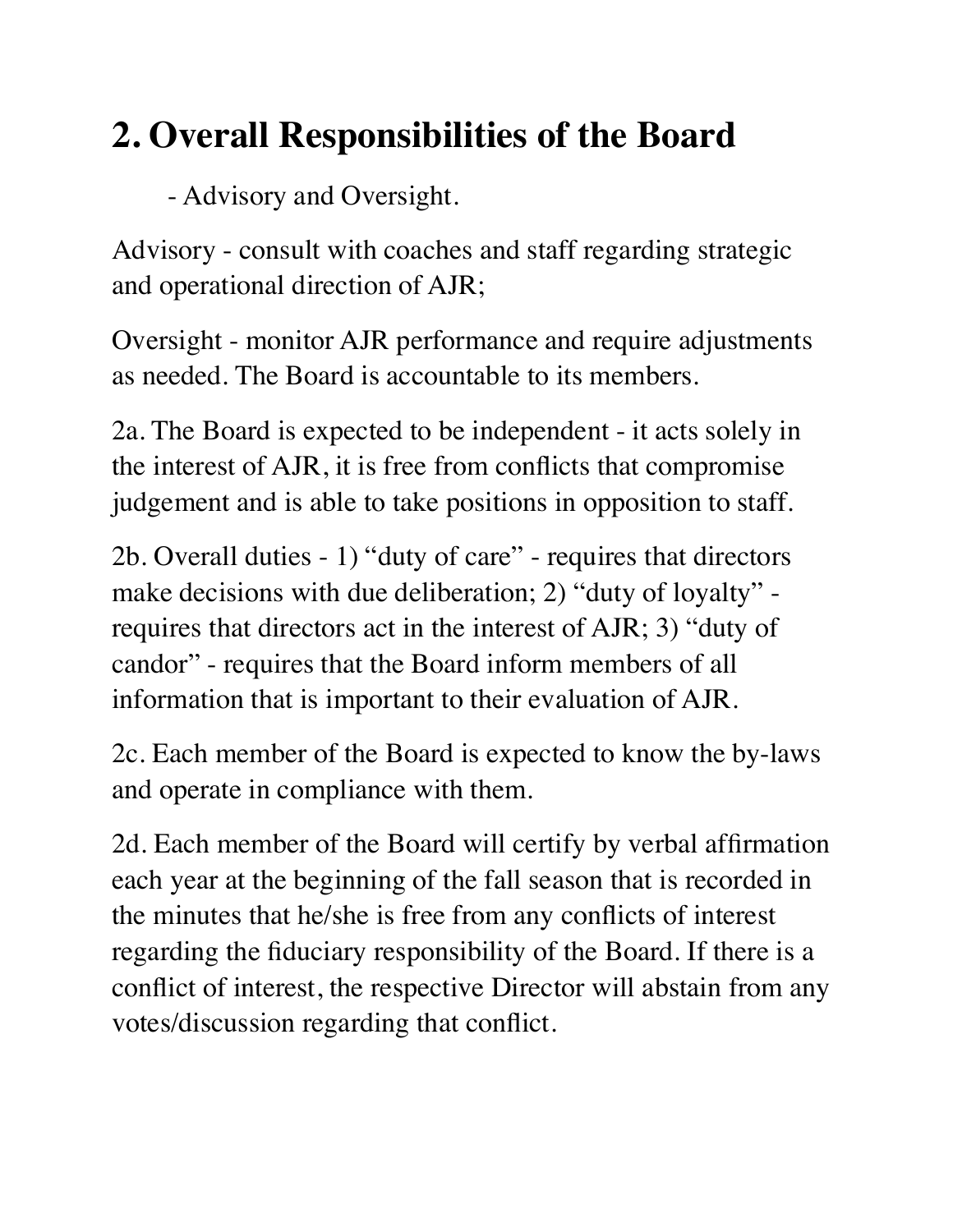2e. Board members also play very significant roles by contributing to the organization's culture, strategic focus, effectiveness, and financial sustainability, as well as serving as ambassadors and advocates.

2f. The AJR Board will have, at minimum, a President, Secretary, Treasurer. The other members are designated as At-Large Directors. The positions of Vice President and Past President are recommended (meaning the outgoing President stays on a minimum of one year term as an At-Large Director.). Each Director serves a minimum two year term. Individuals can be nominated for additional two year terms as warranted and agreed. Only officers and at-large directors have voting rights for Board decisions. Only one member per family shall be eligible to serve on the Board.

### **3. Specific Responsibilities of the Board**

1. Hiring and/or appointment/approval of staff

a. The Board hires the Head Coach and conducts an annual evaluation of that individual's performance at the end of the spring season. The Board has final approval of all coaching hires upon recommendation from the Head Coach. The Board also has the authority to remove a coach if deemed appropriate.

b. The Board hires the Team Administrator and conducts an annual evaluation of that individual's performance at the end of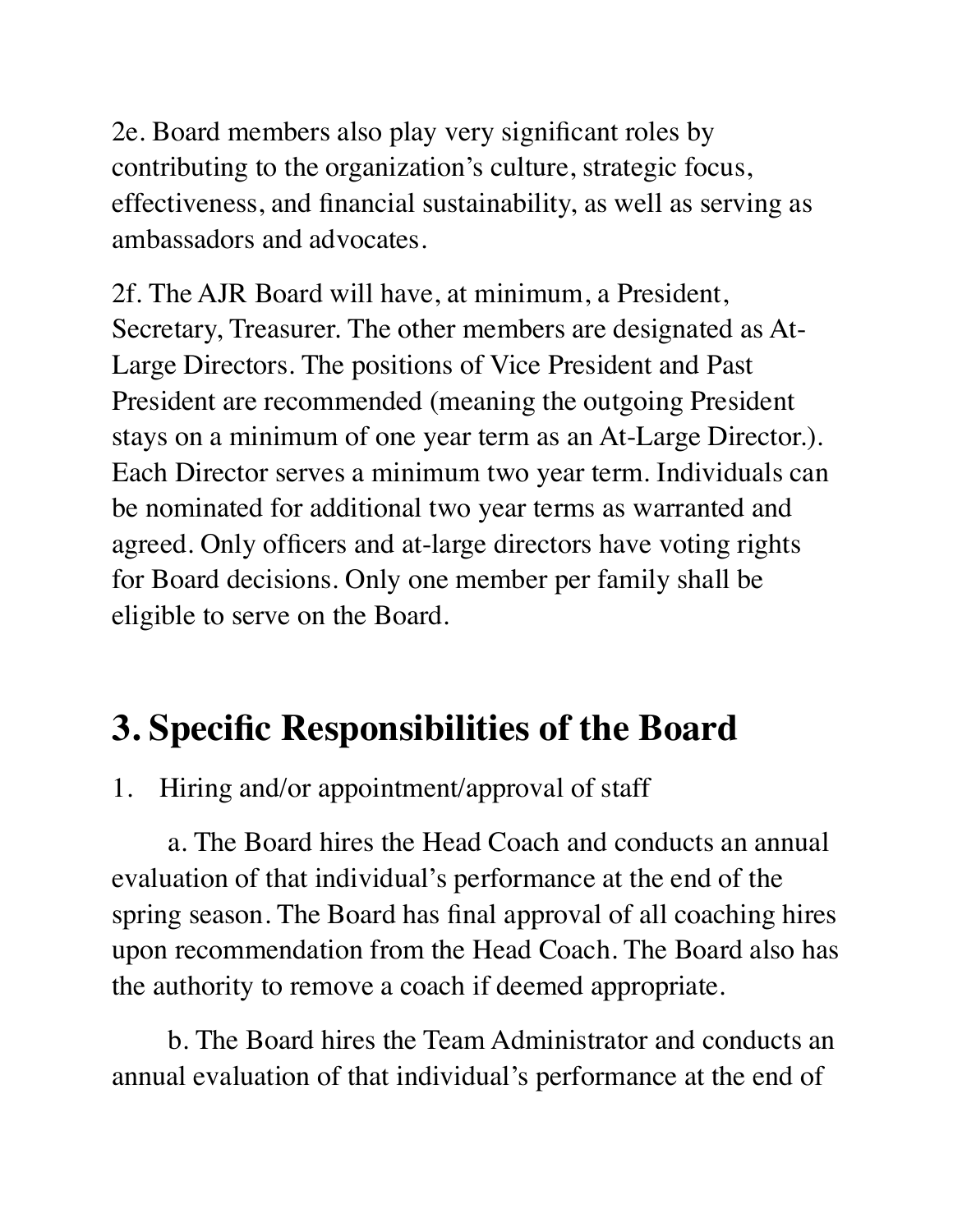the spring season. The Team Administrator officially reports to the President of the Board though the position works closely with the coaching staff. The Team Administrator duties are documented in the personnel documents.

2. Supporting and reviewing organization and staff performance

a. Annual evaluation for each coach by the Head Coach. A report and documentation from the Head Coach to the Board upon completion is required following the spring season.

3. Ensuring effective organizational planning

a. The President of the Board (or his/her appointee) will schedule a minimum of four meetings per year though normally they are monthly. Board members are expected to make every meeting unless unavoidable scheduling conflicts arise. The annual meeting will occur within thirty days following completion of the spring season.

b. The agenda for each meeting will be sent to the Board and other attendees in advance and, for items requiring significant deliberation, those will be placed at the beginning of the agenda. Ample time for major decisions will be allotted for individual board member research, committee research, or other deliberation prior to a meeting where a decision is to be made.

c. The Secretary of the Board is responsible for keeping official minutes of Board meetings as well as contracts or other documents. The Team Administrator may assist in this as well.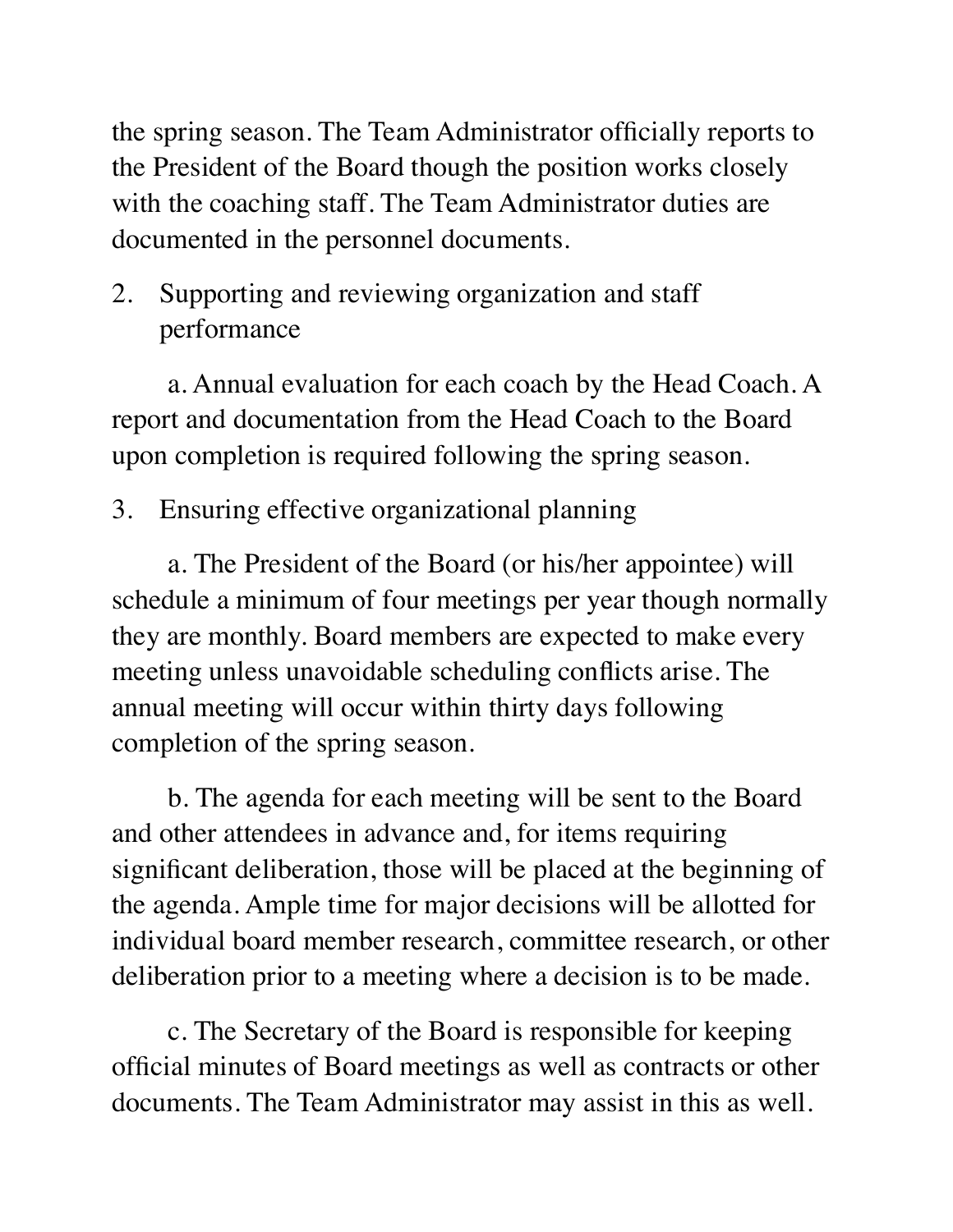d. The President has the authority to create ad hoc committees as needed. These committees may include non Board members but will be chaired by an individual appointed by the Board for coordination and communication back to the Board.

e. The standing committees (as of this date) include Executive Committee, Safety Committee, Budget Committee and Fundraising Committee.

f. Executive Committee is compromised of the President, Secretary and Treasurer along with the Vice President (if there is one appointed). Duties include planning agenda items and handling urgent matters as they arise.

g. Budget Committee is compromised of the Board Treasurer, Board President and Head Coach.

h. Safety Committee is chaired by a member of the Board and includes the Head Coach, all coaches, team captains and 1V coxswains. Duties are detailed in the AJR Safety Plan and include:

1. Development and annual review of the AJR safety plan, which includes the minimum requirements recommended by US Rowing. This includes minimum number of coaches and launches for the number of boats on the water, safety equipment, emergency planning and training and certifications.

2. Incident reporting. The safety committee will establish an incident reporting system where anyone can report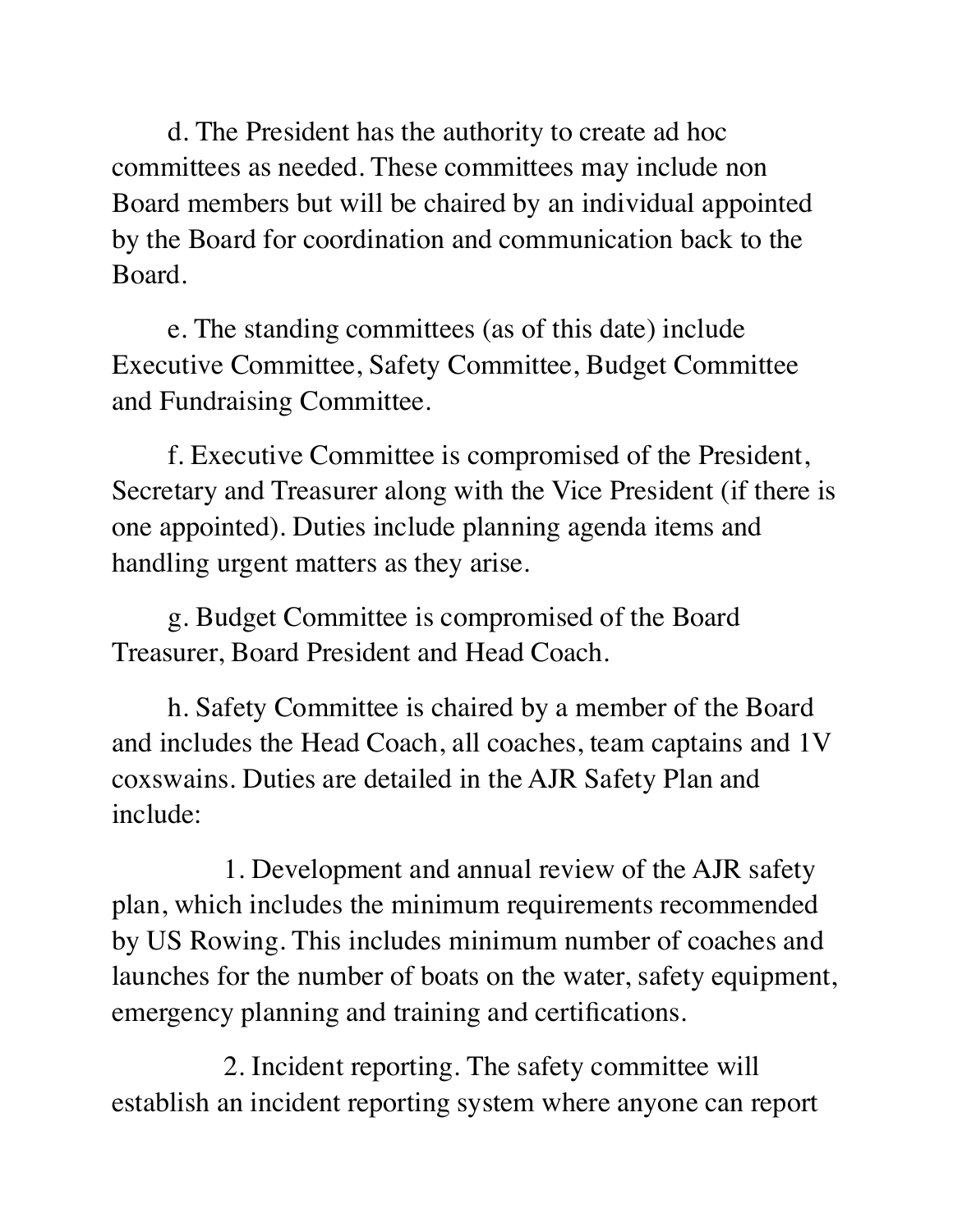an incident and that those reports are reviewed and addressed promptly.

3. Monitoring. The safety committee will inspect and ensure the safety plan is being followed, report incidents as needed and provide additional training as needed.

g. Fundraising Committee is chaired by an individual appointed by the Board (preferably a Director). Duties include the annual gala planning and execution along with other fundraising events and goals.

4. Ensuring adequate resources

a. Financial. The AJR by laws require an annual report to the membership and, at minimum, a quarterly report to the board. The Treasurer is responsible for the financial accounting and reports. It is recommended a financial report be provided for each board meeting. A yearly audit is recommended to be conducted.

b. The Board has approved a scaled approval process for expenses. Coaches have a limit of \$500 and the Treasurer/Team Administrator will ensure all coach expenses are reviewed by the Head Coach. The Treasurer will have authority for expenses up to \$5000. The Treasurer can also request a Board vote on those requests. Anything above \$5000 requires Board approval.

c. Equipment. The Head Coach is responsible to present to the Board each year a list of equipment recommendations including costs and vendors. A yearly equipment plan should be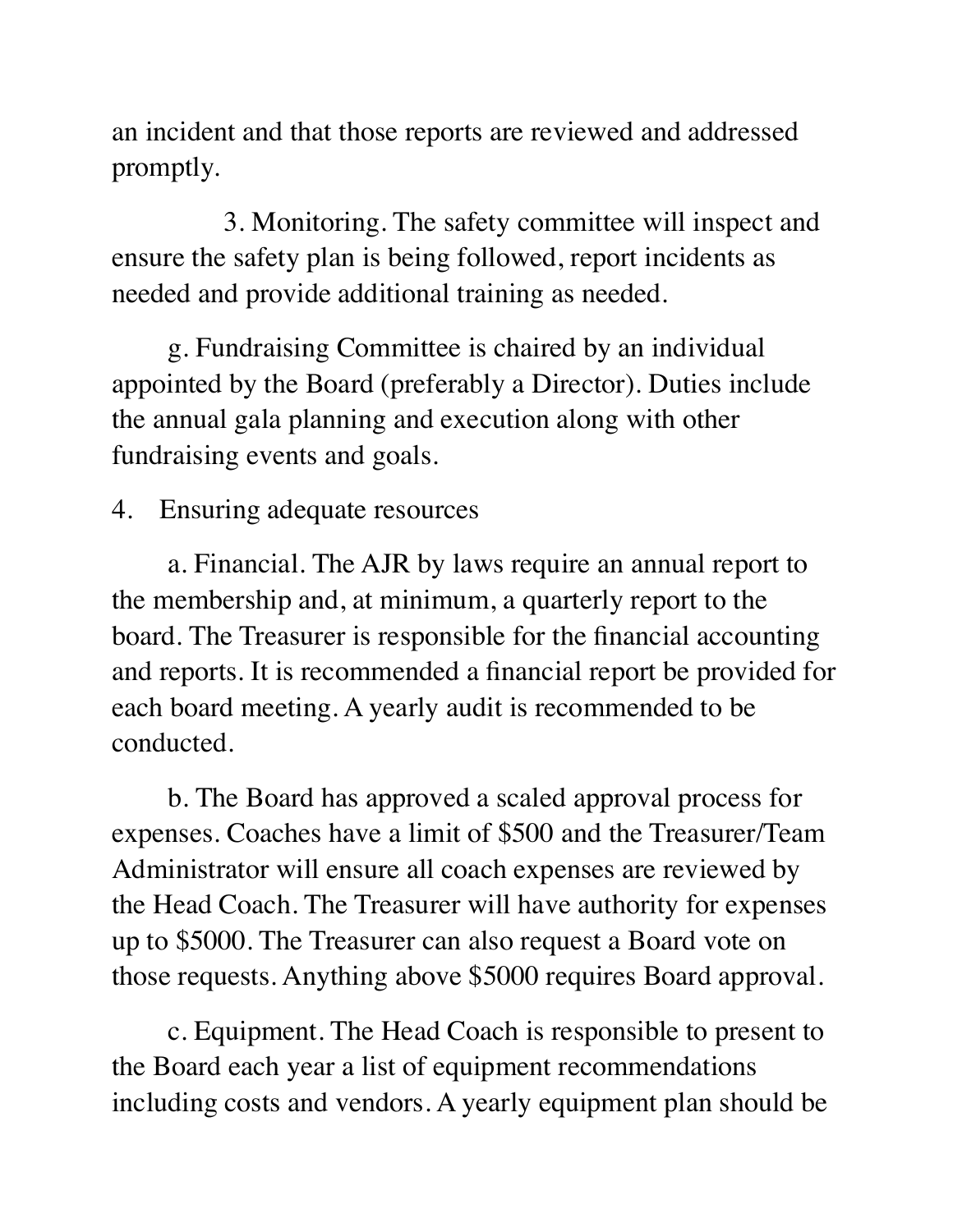developed as a planning baseline. The Board is responsible for ensuring an adequate contingency fund is in place for non routine requirements.

d. Staff. At minimum, there will be one varsity coach for the men and women teams. AJR will strive to have one Head Coach, one varsity coach and one assistant coach for each team as well as other assistant coaches as needed.

e. Responsibilities for coaching and staff positions are detailed in the contracts and job duty/responsibility documents. Each coach and Team Administrator are required to review and sign the respective documents prior to begin working for AJR.

#### 5. Manage resources effectively

a. We believe in the value of effectively managing risk: it informs business decisions; enables a more effective use of precious resources; enhances strategic and business planning; and strengthens contingency planning. The strategic risks the board has identified include: safety; location; child abuse; financial fraud; and adequate funding/participation.

#### 6. Serve as a court of appeal if necessary

a. The Head Coach is responsible for handling coaching and staff personnel issues. The Board is responsible for monitoring performance and retains final authority for hiring and removal of coach and staff positions.